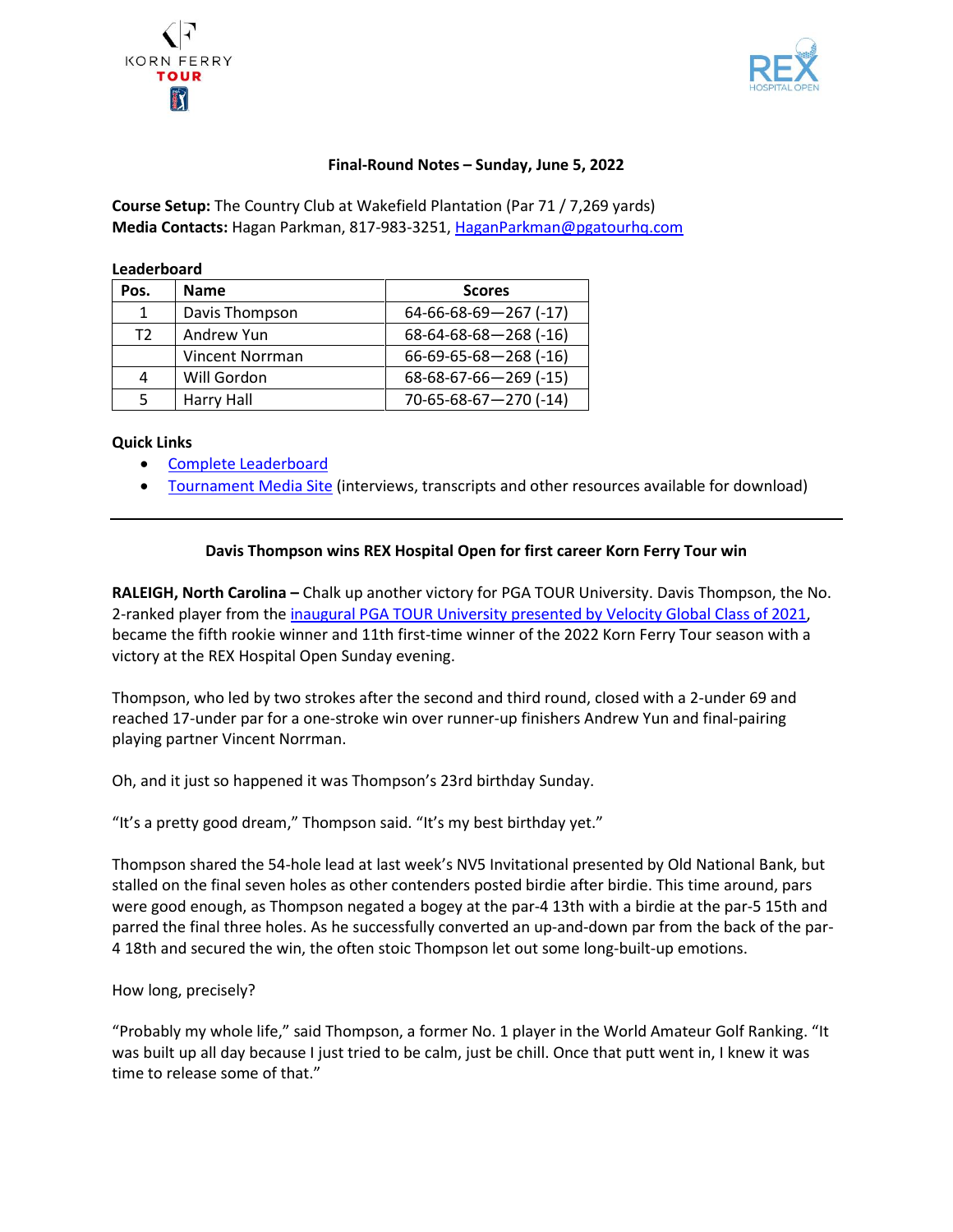As a host of contenders chased Thompson, none of them actually took the lead. Thompson made sure of that with a 3-under 33 on the front nine which featured birdies on both par 5s (Nos. 4 and 9) as well as the par-4 third and seventh. The only bogey came at the par-4 sixth. On the back nine, however, Thompson gave the field an opening after bogeys at the par-4 10th and 13th.

"I felt it after Nos. 13 and 14. That's when (the nerves) really heightened," Thompson said. "Put myself out of position on Nos. 10 and 13, which led to bogeys. But I knew I was playing well. Just tried to put one foot in front of the other, and I was able to birdie No. 15 and that calmed the nerves a little bit. Then made three great pars coming in."

The St. Simons Island, Georgia resident finished the day 6-for-9 scrambling, including par saves at Nos. 16 an 18. Thompson ended the week 14-for-20 scrambling.

"I just tried to stay patient all day," Thompson said. "I felt like I played fine last week, it was just Harry [Hall] and Nick [Hardy] made more putts than I did. It's not like I was hitting bad shots. I knew if I kept preparing the right way and just keep giving myself looks that I was going to have a shot, because I knew I was playing well."

Thompson became the second-youngest winner on the Korn Ferry Tour this season, between Akshay Bhatia (19 years, 11 months, 19 days) and fellow PGA TOUR University alum Trevor Werbylo (23 years, 9 months, 24 days). Thompson, a University of Georgia product and a two-time All-America First Team honoree, followed Werbylo as the second PGA TOUR University alum with a Korn Ferry Tour win.

The mission of PGA TOUR University is to elevate the path to the PGA TOUR for college golf's top seniors. It also incentivizes players to stay in school longer and continue to work toward a degree. The top-five players from the Velocity Global Ranking earn Korn Ferry Tour status and an exemption into Final Stage of the Korn Ferry Tour Qualifying Tournament, while Nos. 6-15 earn PGA TOUR Canada status and an exemption into Second Stage of the Korn Ferry Tour Qualifying Tournament.

By virtue of his PGA TOUR University finish last year, Thompson had Korn Ferry Tour status for the final eight events of the 2020-21 regular season. Given the fact the pandemic created a two-year season, Thompson's chances of finishing 75th or higher on the 2020-21 Regular Season Points List and earning a spot in the Korn Ferry Tour Finals, where 25 more PGA TOUR cards are available, were greatly diminished given the number of points accrued by players across more than 30 events. Thompson made one Korn Ferry Tour start as he played six PGA TOUR events via sponsor exemptions last summer. Thompson posted four made cuts in those six starts, with his best finish being T31.

"Learned a lot, gained a lot of great experiences, but I didn't play as well as I thought I could," Thompson said of his TOUR starts. "I was just thankful the PGA TOUR U ranking got me into Final Stage (of the Korn Ferry Tour Qualifying Tournament)."

At Final Stage last November, the top-40 and ties earned guaranteed starts for the first eight events of the 2022 season, and Thompson finished on the number (T39) for those starts.

"I made like a 7-footer for par to even have the first eight starts," Thompson said. "I go back and think about that putt a lot. I'm just very grateful to be here, and I knew what I was capable of. I believe in myself. One of the biggest things out here is you've got to believe in yourself. You can't shy away from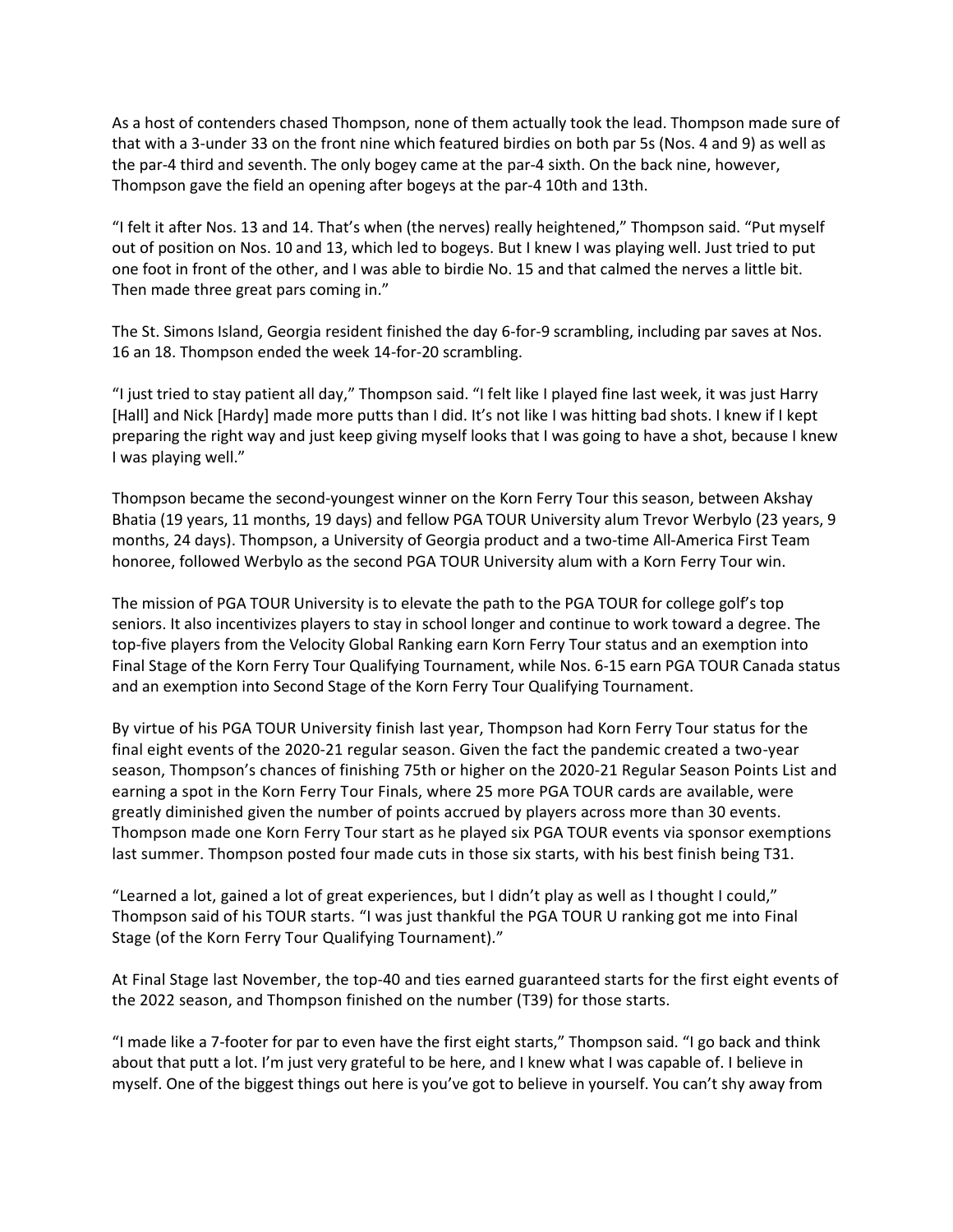being great. I'm not saying I'm great by any means, but you have to have this confidence about yourself that you can do it and believe in your preparation, the work that you put in."

The victory moved Thompson from No. 38 to No. 9 on the 2022 Korn Ferry Tour Regular Season Points List, moving him within 46 points (equivalent to a two-way T19 finish) of the #TOURBound mark of 875 points, the current fail-safe threshold the Korn Ferry Tour is using to declare players PGA TOUR-bound for the 2022-23 season.

Erik Barnes became th[e fifth player across the](https://www.pgatour.com/korn-ferry-tour/tour-bound/06/05/erik-barnes-grocery-replenishment-specialist-veteran-grind-journey-pga-tour-card-secured-fail-safe-threshold-publix.html) #TOURBound threshold Sunday with a T19 finish. After 11 years as a professional, Barnes will be a PGA TOUR rookie next season. Barnes joined China's Carl Yuan, South Korea's Byeong Hun An and Seonghyeon Kim, and South Africa's MJ Daffue as player across the #TOURBound threshold.

The 2022 Korn Ferry Tour season continues Thursday with the first round of the BMW Charity Pro-Am presented by TD SYNNEX, hosted by Thornblade Club in Greer, South Carolina.

# **Final-Round Notes**

- After no 54-hole leaders / co-leaders went on to win any of the first nine events this season, four of the last six (and three of the last four) 54-hole leaders / co-leaders went on to win
- Eight events this season were decided by one stroke, while another four ended in a playoff
- **Davis Thompson** (1st / -17) became just the second player this season to win in regulation without a birdie on any of the final three holes, with the other being Carson Young at The Panama Championship; Thompson's last birdie came at the par-5 15th, while Young's last birdie in his win came at No. 12 at Panama Golf Club
- Thompson's 24 birdies ranked second in the field
- **Vincent Norrman** (T2 / -16), a rookie in his 14th start, recorded his second top-3 finish in his last four starts, with the other being a T3 at the Simmons Bank Open for the Snedeker Foundation last month
- Norrman made just three bogeys for the week, two fewer scores of bogey or worse than any other player in the field
- Making his 88th career Korn Ferry Tour start, **Andrew Yun** (T2 / -16) recorded the third runner-up finish on Tour; the previous two came in 2017 at The Bahamas Great Exuma Classic at Sandals Emerald Bay and BMW Charity Pro-Am presented by TD SYNNEX, both of which propelled him to a No. 13 finish on the regular season money list and his first PGA TOUR card
- **Will Gordon** (4th / -15), a native of Davidson, North Carolina, recorded his highest finish on the Korn Ferry Tour, as well as his highest finish in PGA TOUR-sanctioned play since a T3 at the PGA TOUR's Travelers Championship in June 2020; his career-high finish on the Korn Ferry Tour prior to this week was T6 at the LECOM Suncoast Classic earlier this season
- Gordon and **Alexandre Rocha** (T7 / -12) shared the low round of the day with matching 5 under 66s
- **Harry Hall** (5th / -14) followed his second career victory last week with the fourth top-5 of his career this week; his highest finish outside of two career wins remains a T2 from the 2020 Memorial Health Championship presented by LRS
- Hall led the field with 26 birdies, but only 12 of the 73 players who made the cut made more bogeys or worse than Hall, who concluded the week with 12 bogeys
- Prior to the last two events, Hall stood 94th on the Korn Ferry Tour Regular Season Points List; he rose from No. 17 to No. 11 following Sunday's final round